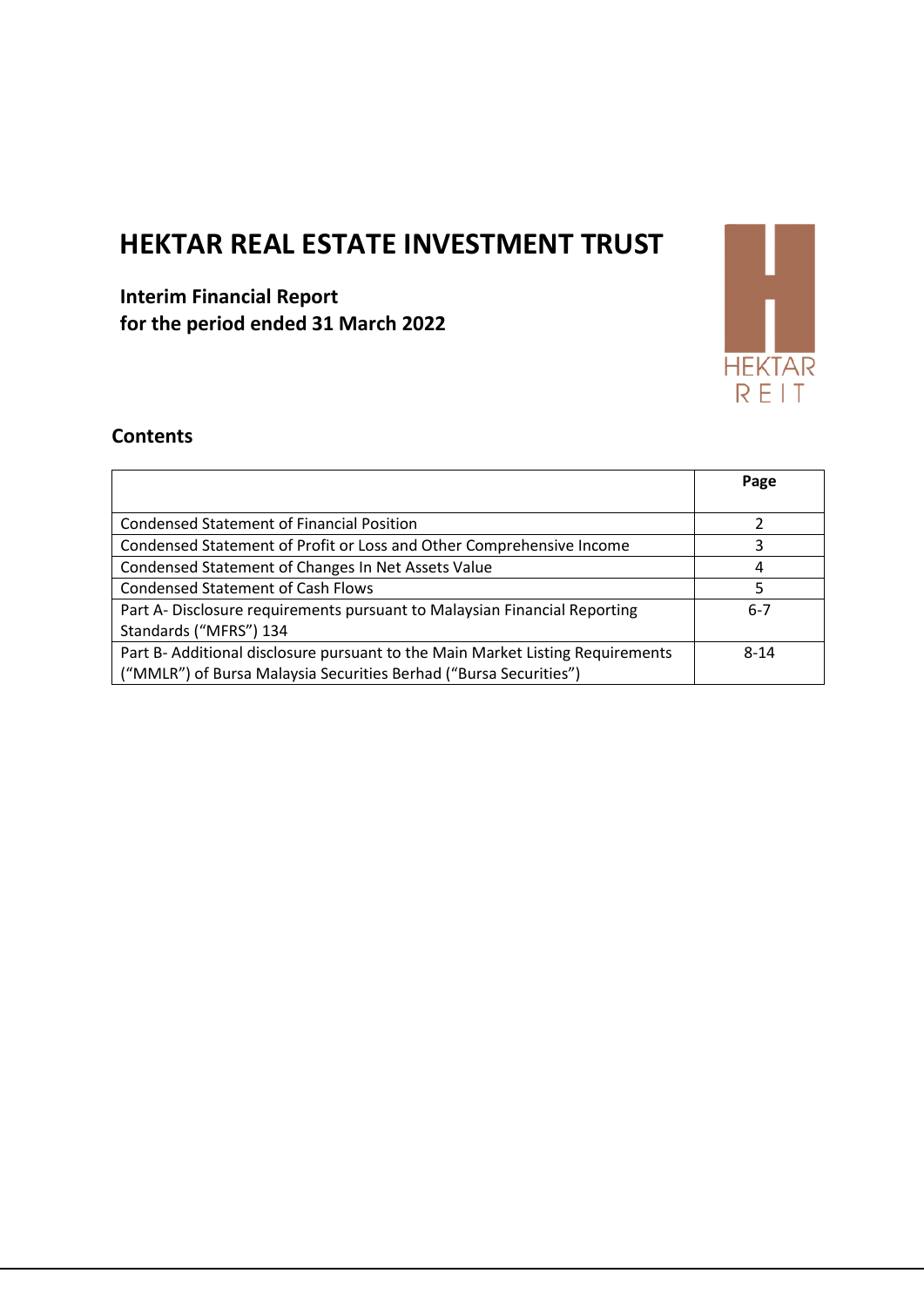## **CONDENSED CONSOLIDATED STATEMENT OF FINANCIAL POSITION AS AT 31 MARCH 2022**

|                                                | As at<br>31.03.2022<br><b>RM</b><br>(Unaudited) | As at<br>31.12.2021<br><b>RM</b><br>(Audited) |
|------------------------------------------------|-------------------------------------------------|-----------------------------------------------|
| <b>NON-CURRENT ASSETS</b>                      |                                                 |                                               |
| Investment properties                          | 1,164,500,000                                   | 1,164,500,000                                 |
| Plant & Equipment                              | 62,429                                          | 68,059                                        |
| Capital work in progress                       | 92,959                                          | 62,724                                        |
| Fixed deposits with a licensed bank            | 1,583,933                                       | 1,583,933                                     |
|                                                | 1,166,239,321                                   | 1,166,214,716                                 |
| <b>CURRENT ASSETS</b>                          |                                                 |                                               |
| Trade receivables                              | 5,355,141                                       | 2,682,412                                     |
| Other receivables, deposits and prepayments    | 3,236,016                                       | 2,725,691                                     |
| Cash and bank balances                         | 53,041,960                                      | 59,084,688                                    |
|                                                | 61,633,117                                      | 64,492,791                                    |
| <b>TOTAL ASSETS</b>                            | 1,227,872,438                                   | 1,230,707,507                                 |
| <b>NON-CURRENT LIABILITIES</b>                 |                                                 |                                               |
| Tenancy deposits                               | 7,962,920                                       | 9,185,005                                     |
| Deferred tax liability                         | 24,887,634                                      | 24,887,634                                    |
| <b>Bank borrowings</b>                         | 566,090,863                                     | 566,090,863                                   |
|                                                | 598,941,417                                     | 600,163,502                                   |
| <b>CURRENT LIABILITIES</b>                     |                                                 |                                               |
| Trade payables                                 | 16,897,657                                      | 16,623,843                                    |
| Other payables and accruals                    | 23,800,128                                      | 28,182,851                                    |
| Tenancy deposits                               | 23,451,193                                      | 22,774,490                                    |
| <b>Bank borrowings</b>                         | 15,000,000                                      | 15,000,000                                    |
|                                                | 79,148,978                                      | 82,581,184                                    |
| <b>TOTAL LIABILITIES</b>                       | 678,090,395                                     | 682,744,686                                   |
| <b>NET ASSET VALUE</b>                         | 549,782,043                                     | 547,962,821                                   |
| <b>FINANCED BY:</b>                            |                                                 |                                               |
| Unitholders' capital                           | 496,731,949                                     | 496,731,949                                   |
| Undistributed income<br>- realised             | 57,044,904                                      | 55,225,682                                    |
| - unrealised                                   | (3,994,810)                                     | (3,994,810)                                   |
| <b>TOTAL UNITHOLDERS' FUND</b>                 | 549,782,043                                     | 547,962,821                                   |
| <b>NET ASSET VALUE PER UNIT (RM)</b>           |                                                 |                                               |
| -as at the date                                | 1.1666                                          | 1.1628                                        |
| -after distribution for the cumulative quarter | 1.1666                                          | 1.1375                                        |
| <b>NUMBER OF UNITS IN CIRCULATION</b>          | 471,260,178                                     | 471,260,178                                   |

The Condensed Statement of Financial Position should be read in conjunction with the audited financial statements for the year ended 31 December 2021 and the accompanying explanatory notes attached.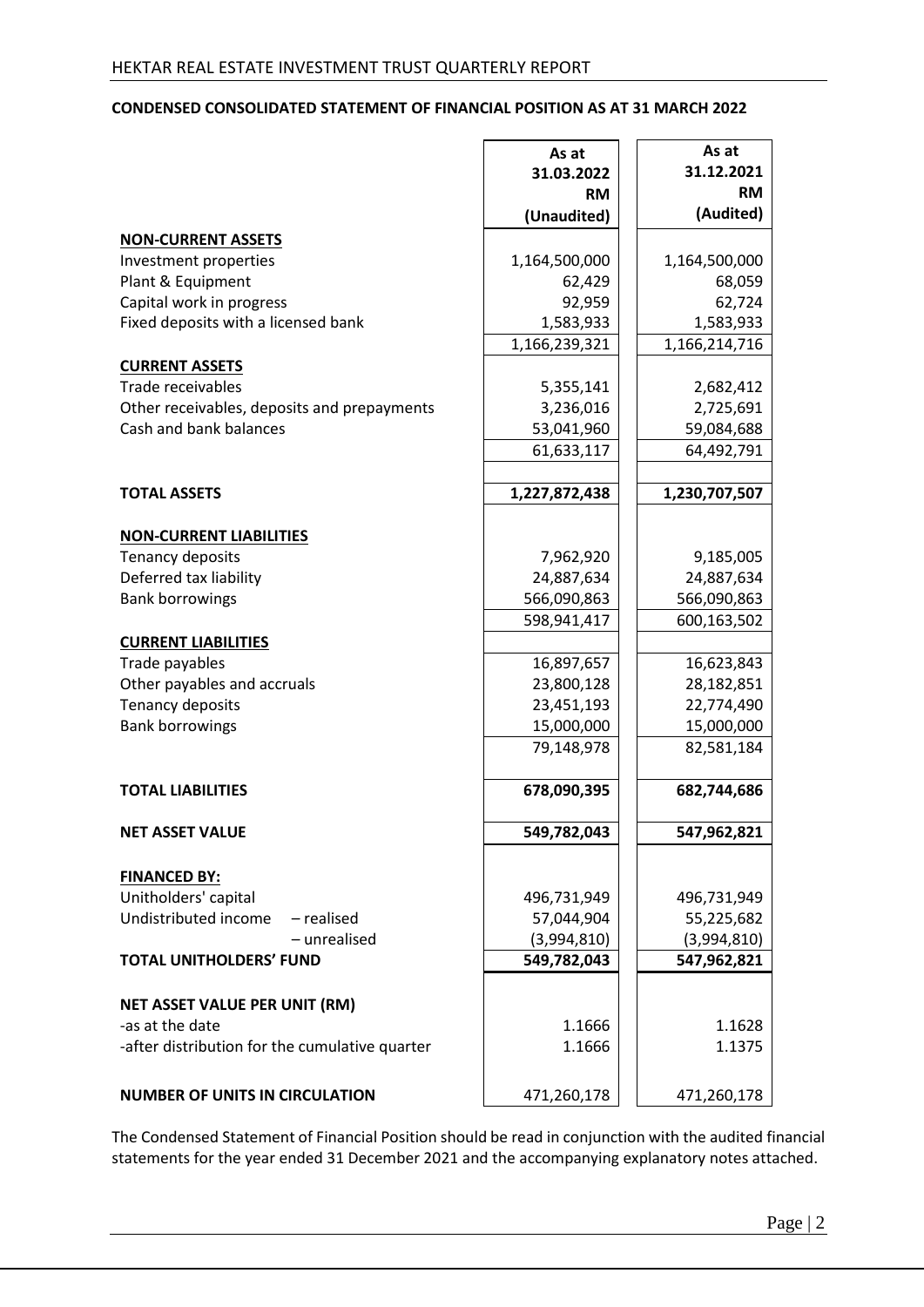## **CONDENSED STATEMENT OF PROFIT OR LOSS AND OTHER COMPREHENSIVE INCOME FOR THE QUARTER ENDED 31 MARCH 2022 (UNAUDITED)**

|                                                                                                              |                                                           | <b>INDIVIDUAL QUARTER</b>                                                       |                                                         | <b>CUMULATIVE QUARTER</b>                       |
|--------------------------------------------------------------------------------------------------------------|-----------------------------------------------------------|---------------------------------------------------------------------------------|---------------------------------------------------------|-------------------------------------------------|
|                                                                                                              | <b>Current Year</b><br>Quarter<br>31.03.2022<br><b>RM</b> | <b>Preceding</b><br>Year<br>Corresponding<br>Quarter<br>31.03.2021<br><b>RM</b> | <b>Current</b><br><b>YTD</b><br>31.03.2022<br><b>RM</b> | <b>Preceding YTD</b><br>31.03.2021<br><b>RM</b> |
| Revenue                                                                                                      | 29,116,469                                                | 26,780,508                                                                      | 29,116,469                                              | 26,780,508                                      |
| Property operating<br>expenses                                                                               | (12, 491, 985)                                            | (12,682,976)                                                                    | (12, 491, 985)                                          | (12,682,976)                                    |
| Net property income                                                                                          | 16,624,484                                                | 14,097,532                                                                      | 16,624,484                                              | 14,097,532                                      |
| Interest income<br>Other income<br>Trust expenses<br><b>Borrowing costs</b><br><b>Realised income before</b> | 70,274<br>1,551,901<br>(142, 656)<br>(4,361,899)          | 30,432<br>128,811<br>(2,860,106)<br>(4,876,389)                                 | 70,274<br>1,551,901<br>(142, 656)<br>(4,361,899)        | 30,432<br>128,811<br>(2,860,106)<br>(4,876,389) |
| taxation                                                                                                     | 13,742,104                                                | 6,520,280                                                                       | 13,742,104                                              | 6,520,280                                       |
| Change in fair value of<br>investment property                                                               |                                                           |                                                                                 |                                                         |                                                 |
| Income before taxation                                                                                       | 13,742,104                                                | 6,520,280                                                                       | 13,742,104                                              | 6,520,280                                       |
| Taxation                                                                                                     |                                                           |                                                                                 |                                                         |                                                 |
| <b>Net income</b>                                                                                            | 13,742,104                                                | 6,520,280                                                                       | 13,742,104                                              | 6,520,280                                       |
| Other comprehensive<br>income after tax<br><b>Total comprehensive</b>                                        |                                                           |                                                                                 |                                                         |                                                 |
| income                                                                                                       | 13,742,104                                                | 6,520,280                                                                       | 13,742,104                                              | 6,520,280                                       |
| Earnings per unit (sen)<br>- realised (sen)<br>- unrealised (sen)                                            | 2.92<br>2.92                                              | 1.41<br>1.41                                                                    | 2.92<br>2.92                                            | 1.41<br>1.41                                    |
| Number of units                                                                                              | 471,260,178                                               | 461,960,178                                                                     | 471,260,178                                             | 461,960,178                                     |

The Condensed Statement of Profit or Loss and Other Comprehensive Income should be read in conjunction with the audited financial statements for the year ended 31 December 2021 and the accompanying explanatory notes attached.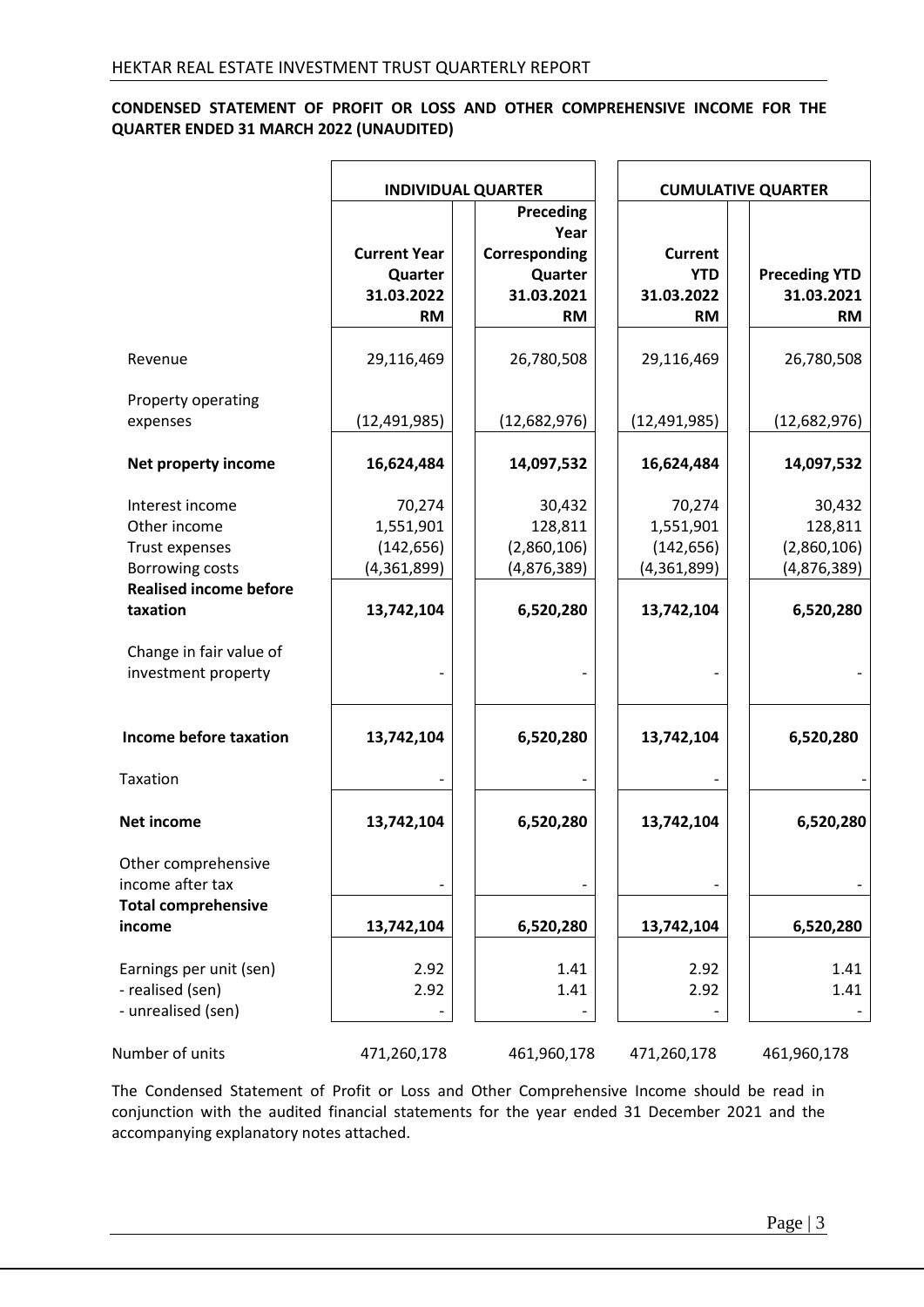## **CONDENSED STATEMENT OF CHANGES IN NET ASSET VALUE FOR THE QUARTER ENDED 31 MARCH 2022 (UNAUDITED)**

|                                                         | Unitholders' | <b>Undistributed income</b> |                   |                |  | Unitholders' |
|---------------------------------------------------------|--------------|-----------------------------|-------------------|----------------|--|--------------|
|                                                         | Capital      | <b>Realised</b>             | <b>Unrealised</b> | <b>Fund</b>    |  |              |
|                                                         | <b>RM</b>    | <b>RM</b>                   | <b>RM</b>         | <b>RM</b>      |  |              |
| Balance at 1 January 2022<br>As previously reported     | 496,731,949  | 55,225,682                  | (3,994,810)       | 547,962,821    |  |              |
| Operation for the quarter ended<br>31 March 2022        |              |                             |                   |                |  |              |
| Total comprehensive income for<br>The financial quarter |              | 13,742,104                  |                   | 13,742,104     |  |              |
| Unitholders' transactions                               |              |                             |                   |                |  |              |
| Distribution to unitholders                             | -            | (11, 922, 882)              | -                 | (11, 922, 882) |  |              |
| Balance at 31 March 2022                                | 496,731,949  | 57,044,904                  | (3,994,810)       | 549,782,043    |  |              |

## **CUMULATIVE YEAR ENDED 31 DECEMBER 2021 (AUDITED)**

|                                                       | Unitholders'<br><b>Undistributed income</b> |                 |                   | Unitholders'   |
|-------------------------------------------------------|---------------------------------------------|-----------------|-------------------|----------------|
|                                                       | Capital                                     | <b>Realised</b> | <b>Unrealised</b> | <b>Fund</b>    |
|                                                       | <b>RM</b>                                   | <b>RM</b>       | <b>RM</b>         | <b>RM</b>      |
| Balance at 1 January 2021<br>As previously reported   | 492,500,449                                 | 46,671,543      | 37,182,951        | 576,354,943    |
| Operation for the year ended 31<br>December 2021      |                                             |                 |                   |                |
| Total comprehensive loss for the<br>financial quarter |                                             | 12,711,781      | (41, 177, 761)    | (28, 465, 980) |
| Unitholders' transaction                              |                                             |                 |                   |                |
| Unitholders' capital                                  | 4,231,500                                   |                 |                   | 4,231,500      |
| Distribution to unitholders                           |                                             | (4, 157, 642)   |                   | (4, 157, 642)  |
| Balance at 31 December 2021                           | 496,731,949                                 | 55,225,682      | (3,994,810)       | 547,962,821    |

The Condensed Statement of Changes in Net Asset Value should be read in conjunction with the audited financial statements for the year ended 31 December 2021 and the accompanying explanatory notes.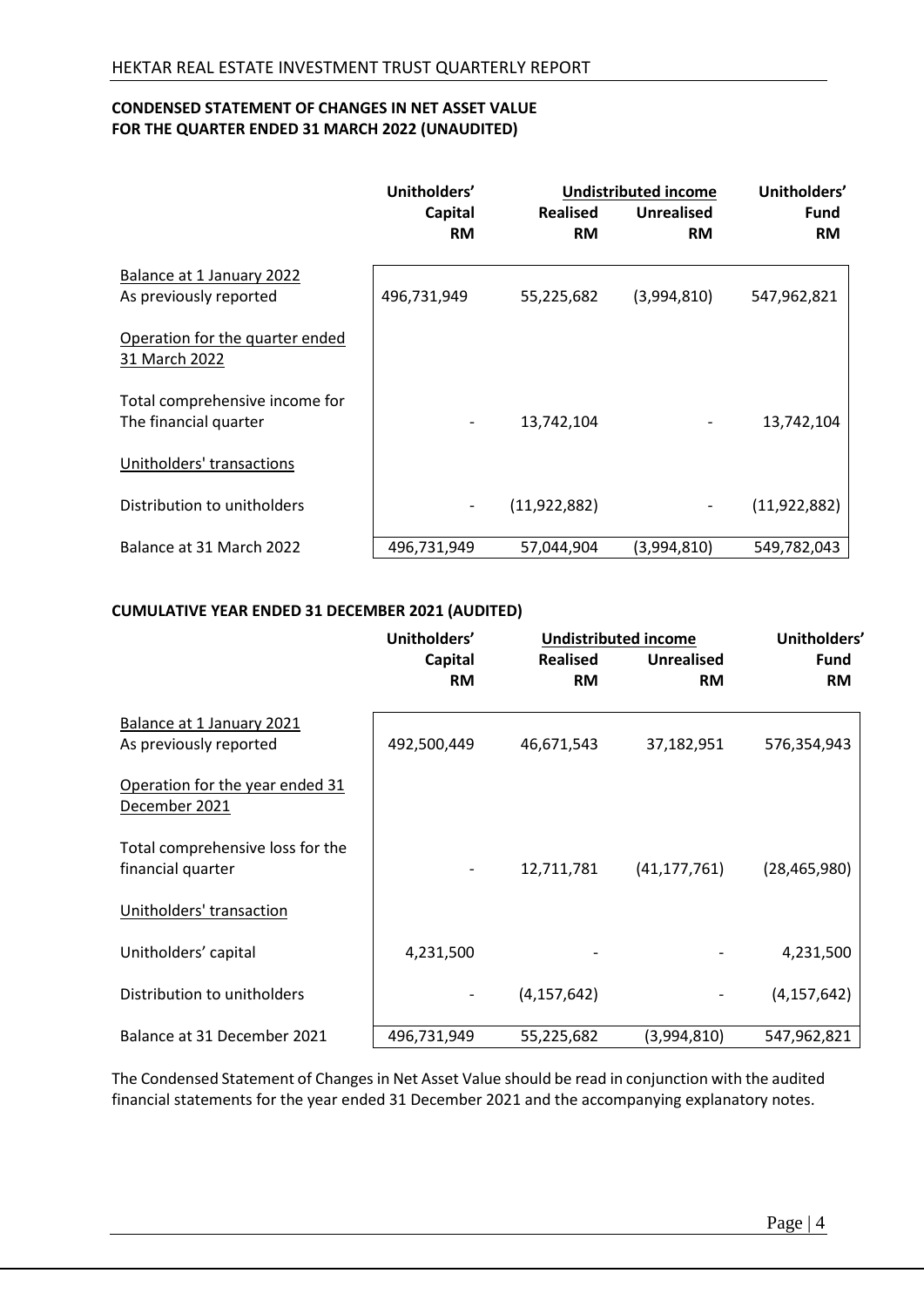## **CONDENSED STATEMENT OF CASH FLOWS FOR THE QUARTER ENDED 31 MARCH 2022 (UNAUDITED)**

|                                                             | <b>Current</b>          | <b>Preceding</b>        |
|-------------------------------------------------------------|-------------------------|-------------------------|
|                                                             | <b>YTD</b>              | Year                    |
|                                                             | 31.03.2022<br><b>RM</b> | 31.12.2021<br><b>RM</b> |
| <b>CASH FLOW FROM OPERATING ACTIVITIES</b>                  |                         |                         |
| Income/(Loss) before taxation                               | 13,742,104              | (31,500,730)            |
| Adjustments for :-                                          |                         |                         |
| Depreciation of PPE                                         | 5,630                   | 22,520                  |
| Interest income                                             | (70, 274)               | (736,999)               |
| Interest expense                                            | 4,361,899               | 18,668,479              |
| Impairment loss on trade receivables                        | (2, 243, 687)           | 6,116,075               |
| Fair value adjustment on Investment Properties              |                         | 44,212,511              |
| Operating profit before working capital changes             | 15,795,672              | 36,781,856              |
|                                                             |                         |                         |
| Change in working capital :-                                |                         |                         |
| Receivables                                                 | (939, 367)              | 10,083,160              |
| Payables                                                    | (4,654,291)             | 3,159,031               |
| Net cash from operating activities                          | 10,202,014              | 50,024,047              |
|                                                             |                         |                         |
| <b>CASH FLOW FROM INVESTING ACTIVITIES</b>                  |                         |                         |
| Expenditure for refurbishment and enhancement of investment |                         |                         |
| property incurred                                           | (30, 235)               | (395, 478)              |
| Interest income                                             | 70,274                  | 736,999                 |
| <b>Fixed deposit</b>                                        |                         | (32, 168)               |
| Net cash generated from investing activities                | 40,039                  | 309,353                 |
|                                                             |                         |                         |
| <b>CASH FLOW FROM FINANCING ACTIVITIES</b>                  |                         |                         |
| Interest expense                                            | (4,361,899)             | (18,668,479)            |
| <b>Distribution to Unitholders</b>                          | (11, 922, 882)          | (4, 157, 642)           |
| Drawdown of borrowings                                      |                         | 30,000,000              |
| Repayment of borrowings                                     |                         | (30,000,000)            |
| Proceeds from private placement                             |                         | 4,231,500               |
| Net cash used in financing activities                       | (16, 284, 781)          | (18, 594, 621)          |
|                                                             |                         |                         |
| NET (DECREASE)/INCREASE IN CASH AND CASH EQUIVALENTS        | (6,042,728)             | 31,738,779              |
| CASH AND CASH EQUIVALENTS AT BEGINNING OF PERIOD            | 59,084,688              | 27,345,909              |
| CASH AND CASH EQUIVALENTS AT END OF PERIOD                  | 53,041,960              | 59,084,688              |

The Condensed Statement of Cash Flows should be read in conjunction with the audited financial statements for the year ended 31 December 2021 and the accompanying explanatory notes attached.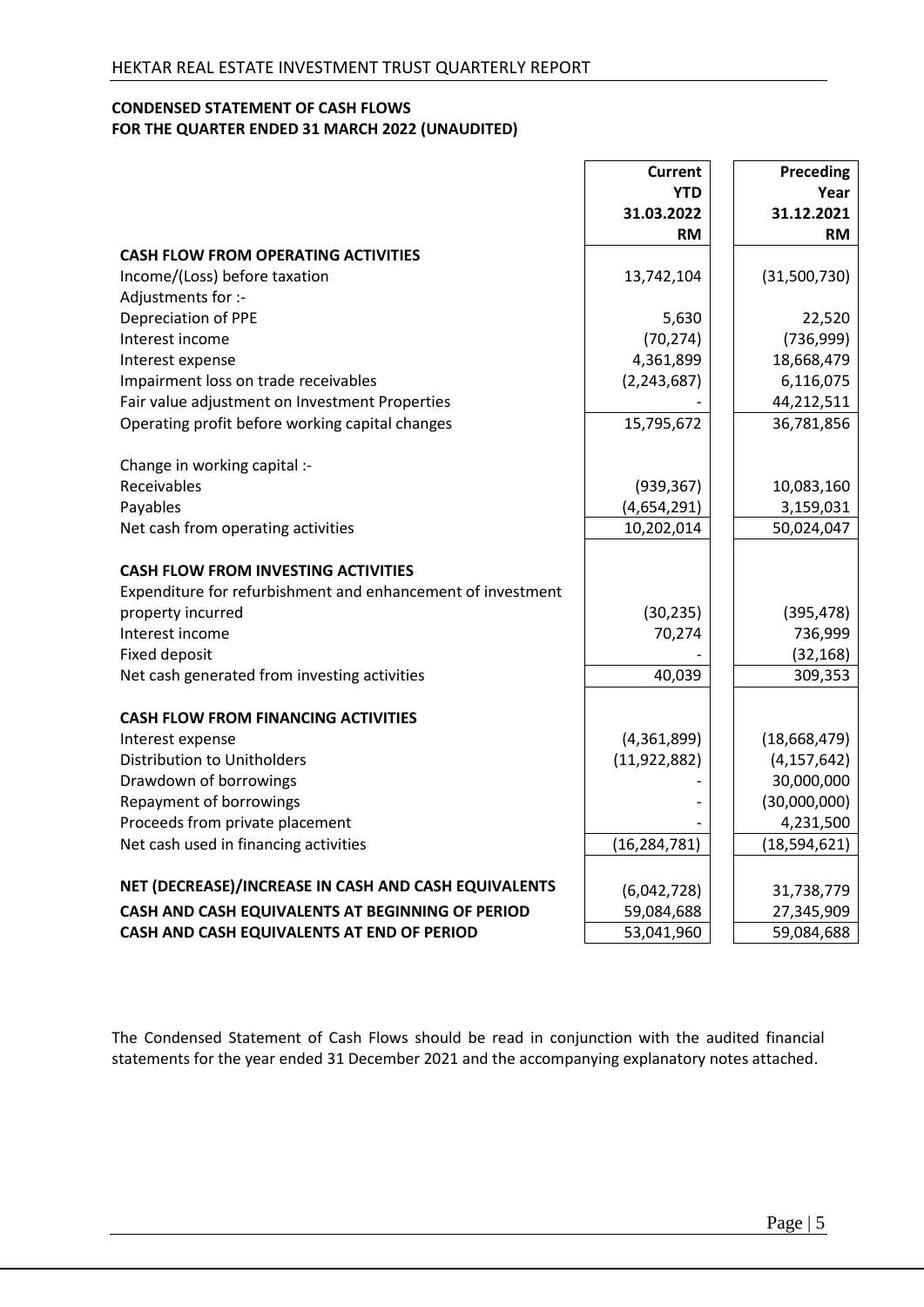## **A. EXPLANATORY NOTES FOR THE QUARTER ENDED 31 MARCH 2022 PURSUANT TO MALAYSIAN FINANCIAL REPORTING STANDARDS ("MFRS") 134**

#### **A1 BASIS OF PREPARATION**

The quarterly financial report is unaudited and has been prepared in compliance with MFRS 134: Interim Financial Reporting issued by Malaysian Accounting Standards Board and Securities Commission's Guidelines on the Listed Real Estate Investment Trusts ("REIT Guidelines").

## **A2 AUDIT REPORT OF PRECEDING FINANCIAL YEAR**

The auditors' report for the financial year ended 31 December 2021 was not subject to any audit qualification.

## **A3 SEASONALITY OR CYCLICALITY OF OPERATIONS**

Hektar REIT's operations were not significantly affected by material seasonal or cyclical factors.

## **A4 SIGNIFICANT UNUSUAL ITEMS**

There were no significant unusual items that affected the assets, liabilities, equity, net property income or cash flows during the current quarter.

#### **A5 CHANGES IN ESTIMATES**

There were no changes in estimates that have had a material effect in the current quarter.

#### **A6 DEBT AND EQUITY SECURITIES**

There were no issuance, cancellation, repurchase, resale and repayment of debt and equity securities for the current quarter.

#### **A7 INCOME DISTRIBUTION**

The Manager intends to distribute at least 90% of Hektar REIT's distributable income for the financial year ending 31 December 2022. No income distribution was proposed for the current quarter ended 31 March 2022 (1Q 2022) as moving forward, subject to the financial performance of the REIT, the Manager intends to make distributions to the unitholders of Hektar REIT on a semi-annual basis for each six-month period ending 30 June and 31 December each year, unless otherwise determined and/or varied by the Manager at its sole discretion.

#### **A8 SEGMENT INFORMATION**

The segmental financial information by operating segments is not presented as Hektar REIT is a retail-focused REIT and the operation of its properties are all located in Malaysia.

#### **A9 VALUATION OF INVESTMENT PROPERTIES**

The Investment Properties for Subang Parade, Mahkota Parade, Wetex Parade, Central Square, Kulim Central and Segamat Central were last valued on 31 December 2021.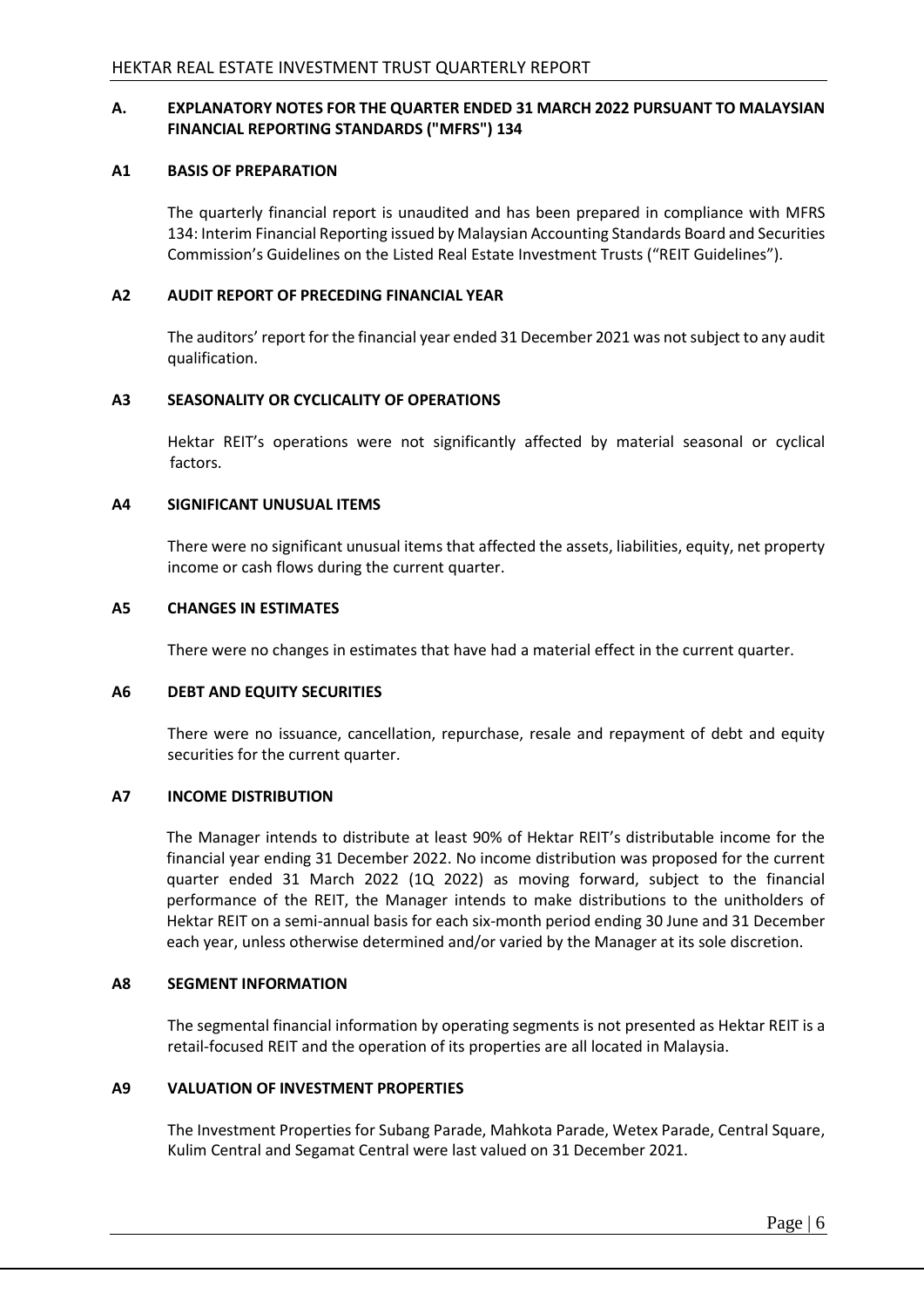## **A10 MATERIAL SUBSEQUENT EVENTS TO THE END OF THE INTERIM PERIOD**

There were no material events subsequent to the current quarter under review up to the date of this Interim Financial Report that required disclosure.

## **A11 CHANGES IN THE COMPOSITION OF THE TRUST**

There were no changes to the composition of Hektar REIT during the current quarter and the fund size stands at 471,260,178 units as at 31 March 2022.

## **A12 CONTINGENT LIABILITIES AND CONTINGENT ASSETS**

There were no contingent liabilities or contingent assets as at 31 March 2022.

## **A13 RENTAL INCOME FROM TENANCIES (MFRS 16)**

Rental income receivable under tenancy agreements is recognized on a straight-line basis over the term of the lease.

## **A14 CAPITAL COMMITMENT (MFRS 134)**

There were no major capital commitments as at 31 March 2022.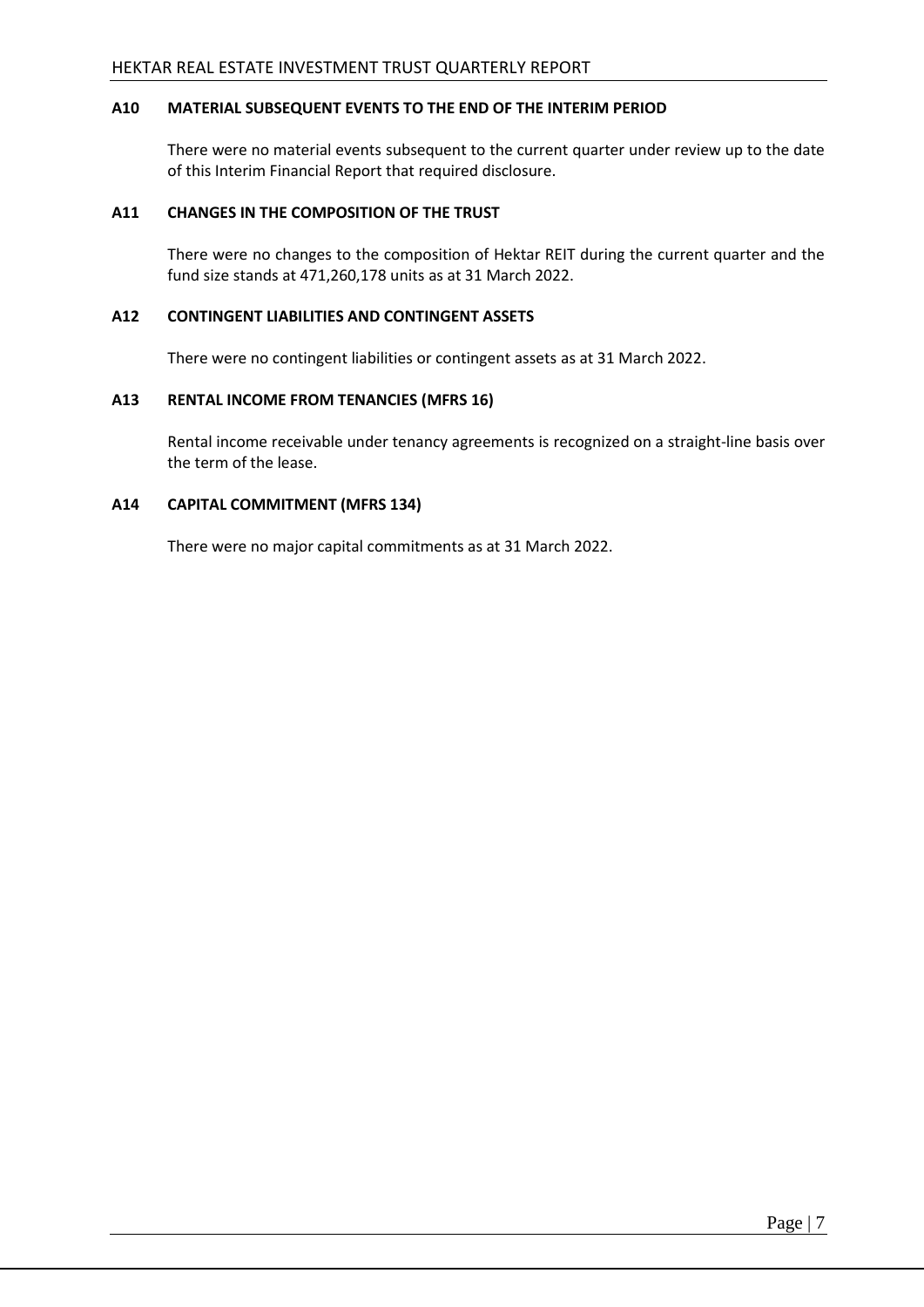## **B. ADDITIONAL INFORMATION PURSUANT TO PARAGRAPH 9.44 OF BURSA MALAYSIA SECURITIES BERHAD'S MAIN MARKET LISTING REQUIREMENTS**

#### **B1 REVIEW OF PERFORMANCE**

|                                           | Quarter                  |            |          |  |
|-------------------------------------------|--------------------------|------------|----------|--|
|                                           | 31.03.2021<br>31.03.2022 |            | Variance |  |
|                                           | <b>RM</b>                | RM         | %        |  |
| <b>Total Revenue</b>                      | 29,116,469               | 26,780,508 | 8.7%     |  |
| Net Property Income                       | 16,624,484               | 14,097,532 | 17.9%    |  |
| Profit Before taxation                    | 13,742,104               | 6,520,280  | 110.7%   |  |
| Profit after taxation                     | 13,742,104               | 6,520,280  | 110.7%   |  |
| Total comprehensive income for the period | 13,742,104               | 6,520,280  | 110.7%   |  |

For the current quarter, Hektar REIT's total revenue was RM29.12 million, an increase of 8.7% against the corresponding quarter in 2021 of RM26.78 million. Net property income was RM16.62 million, an increase of 17.9% compared with the corresponding quarter in 2021 of RM14.10 million. Profit after taxation was RM13.74 million, an increase of 110.7% compared with the corresponding quarter in 2021 of RM6.52 million.

The higher total revenue in the current quarter was mainly due to the higher rental support provided to tenants in 2021 as the businesses were hit hard by the Covid-19 pandemic. At the same time, the higher net property income and profit after taxation in Q1 2022 were mainly due to the higher revenue and the reversals for the impairment of trade receivables in the current quarter. Included in profit before taxation in the current quarter was a one-off other income of RM1.4 million, being the claim awarded by the Court against third parties.

## **B2 MATERIAL CHANGES IN QUARTERLY RESULTS**

|                                           | Quarter                  |                |          |
|-------------------------------------------|--------------------------|----------------|----------|
|                                           | 31.12.2021<br>31.03.2022 |                | Variance |
|                                           | <b>RM</b>                | <b>RM</b>      | %        |
| <b>Total Revenue</b>                      | 29,116,469               | 24,978,501     | 16.6%    |
| Net Property Income                       | 16,624,484               | 12,378,600     | 34.3%    |
| Profit Before taxation                    | 13,742,104               | (41,000,739)   | >100%    |
| Profit after taxation                     | 13,742,104               | (37, 965, 989) | >100%    |
| Total comprehensive income for the period | 13,742,104               | (37,965,989)   | >100%    |

For the current quarter, Hektar REIT's total revenue was RM29.12 million, an increase of 16.6% against the corresponding quarter in 2021 of RM24.98 million. Net property income was RM16.62 million, an increase of 34.3% compared with the corresponding quarter in 2021 of RM12.38 million.

Excluding the effects of fair value losses on investment properties in the preceding quarter of RM44.21 million, the quarter-to-quarter performance has improved due to the economic reopening and improving retail sales of tenants (Profit After taxation of Q1 2022:RM 13.74 million vs Q4 2021: RM6.25 million, excluding fair value losses on investment properties).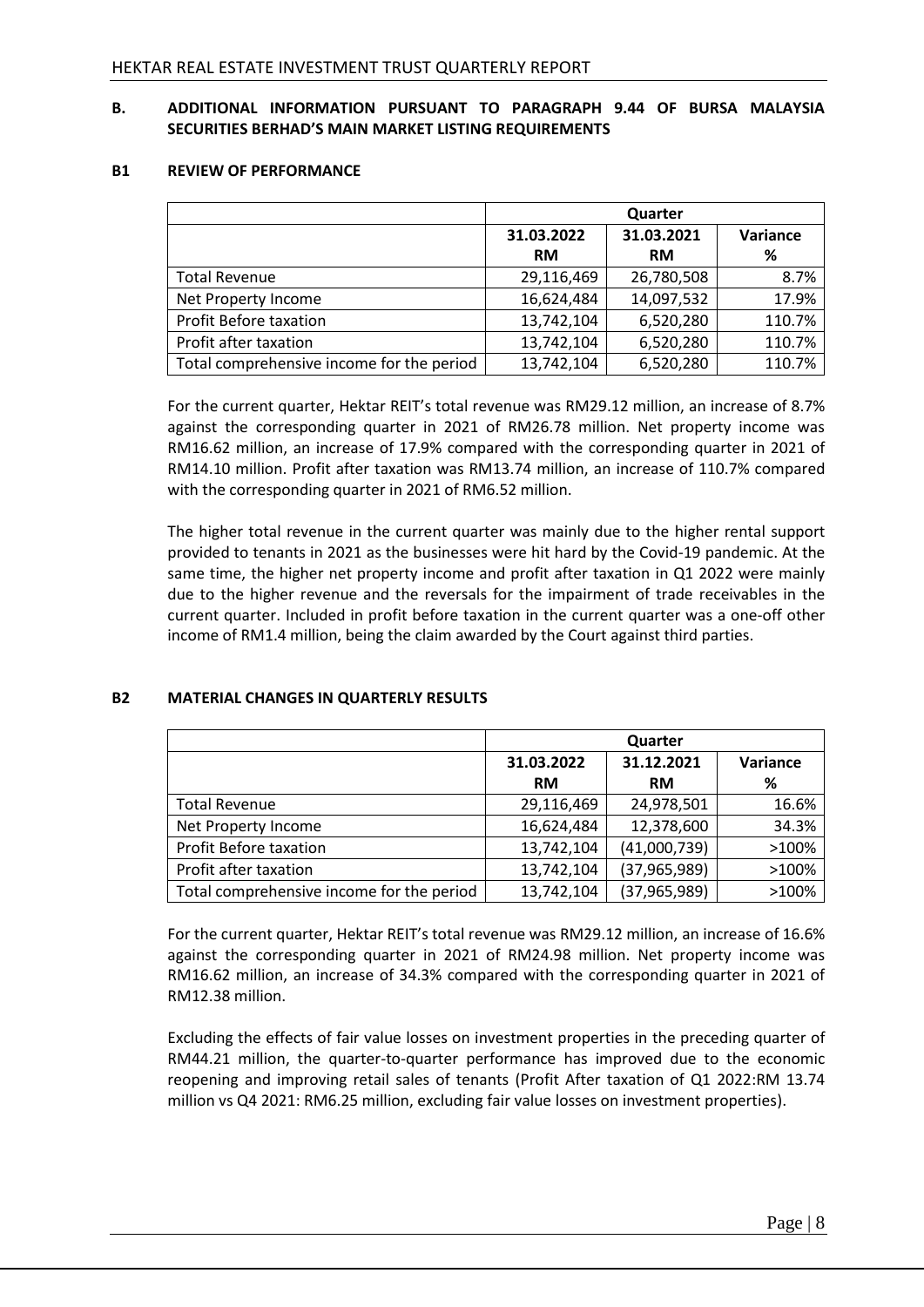## **B3 PROSPECTS**

The Malaysian retail market is gearing up to make the best of 2022, following two straight challenging years as the businesses were hit hard by the Covid-19 pandemic. According to the Malaysia Retail Industry Report for March 2022, for Q4 2021, Malaysia's retail industry recorded a year-on-year (y-o-y) growth rate of 26.5%. Retail Group Malaysia (RGM) also emphasized that these quarterly results were above market expectations as retail is poised for recovery in 2022.

The retail sales are anticipated to grow by 6.3%, which is a slight improvement compared to the earlier forecast of 6% in 2022. For Q1 2022, RGM expects to report a growth of 16.5% on the back of Chinese New Year celebrations & further relaxations of SOPs. The economic recovery is expected to be better with the reopening of international borders. Nevertheless, the retail industry is cognizant of the challenges that any new variants of concern may bring, which could dampen the retail sentiment and affect the anticipated growth. Therefore, the Management maintains a cautious outlook for the coming quarters and will vigilantly monitor this evolving situation and remain focused on ensuring the safety and well-being of shoppers, tenants, employees and communities at all its properties.

## **B4 VARIANCE OF PROFIT FORECAST OR PROFIT GUARANTEE**

Not applicable as there was no profit forecast or profit guarantee issued.

## **B5 TAX EXPENSE**

Pursuant to Section 61A(1) of the Income Tax Act 1967, effective from the year of assessment 2017, a REIT is fully exempt from tax for a year of assessment if it distributes 90% or more of its total income to its Unitholders in the basis period for that year of assessment.

There will be no tax payable as Hektar REIT intends to distribute at least 90% of the distributable income to unitholders for the year ending 31 December 2022.

## **B6 SALE OF UNQUOTED INVESTMENTS AND/OR PROPERTIES**

There were no sales of unquoted investments or properties during the quarter.

#### **B7 QUOTED INVESTMENTS**

There were no purchases or disposal of quoted investments during the quarter.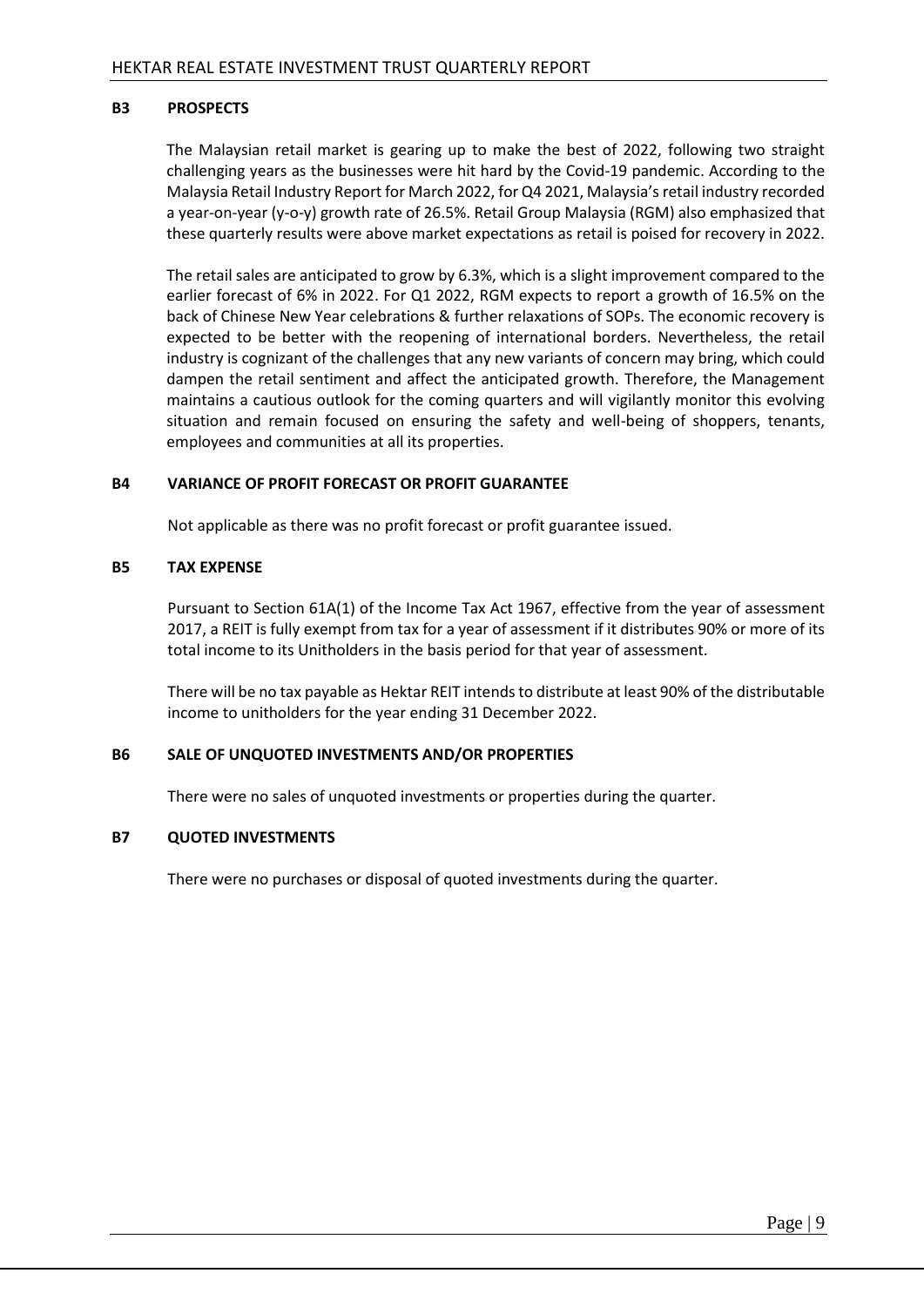## **B8 CORPORATE PROPOSAL AND DEVELOPMENTS**

The Manager had, on 15 November 2021, made an announcement to Bursa Malaysia that Hektar REIT proposes to undertake a private placement of up to 23,098,000 new units of Hektar REIT ("Proposed Private Placement)", representing up to 5% of its total issued Units of 461,960,178 Units as at 12 November 2021, being the latest practicable date prior to the announcement ("LPD") and the following approvals in relation to the Proposed Private Placement were obtained:

- (i) MTrustee Berhad, being the Trustee of Hektar REIT, which was obtained on 3 November 2021; and
- (ii) Bursa Securities, for the listing of and quotation for the Placement Units on the Main Market of Bursa Securities, which was obtained on 25 November 2021

On 24 December 2021, the REIT completed the issuance and listing of the first tranche of 6,300,000 new units at RM0.455 per placement unit for gross proceeds of RM2,866,500.

On 29 December 2021, the REIT completed the issuance and listing of the second tranche of 3,000,000 new units in Hektar REIT at RM0.455 per placement unit for gross proceeds of RM1,365,000.

Hektar REIT's fund size increased from 461,960,178 units to 471,260,178 units as of 31 March 2022, arising from the new issuance of 9,300,000 units in total, as disclosed above. Unless extended, the time frame to implement the private placement for the remaining available units will lapse on 24<sup>th</sup> May 2022.

An application was submitted to Bursa Securities to seek its approval for an extension of time, and Bursa Securies had via its letter dated 17 May 2022 resolved to grant Hektar REIT an extension of time up to 23 November 2022 to complete the implementation of the Private Placement.

| <b>Proposed utilization</b>                           | Proposed<br>amount for<br>utilization | Actual<br>utilization | <b>Balance</b><br>unutilized |
|-------------------------------------------------------|---------------------------------------|-----------------------|------------------------------|
|                                                       | <b>RM</b>                             | <b>RM</b>             | <b>RM</b>                    |
| Working capital and capital work in progress          | 4,145,640                             | 4,145,640             |                              |
| Defray expenses for the Proposed Private<br>Placement | 85,860                                | 85,860                |                              |
| Total                                                 | 4,231,500                             | 4,231,500             |                              |

The status of utilization of the gross proceeds from the private placement was as follows:

#### **B9 BORROWINGS AND DEBT SECURITIES**

Hektar REIT's total borrowings of RM581,090,863 are secured and comprise the following:

- Current borrowings of RM15,000,000; and
- Non-current borrowings of RM566,090,863.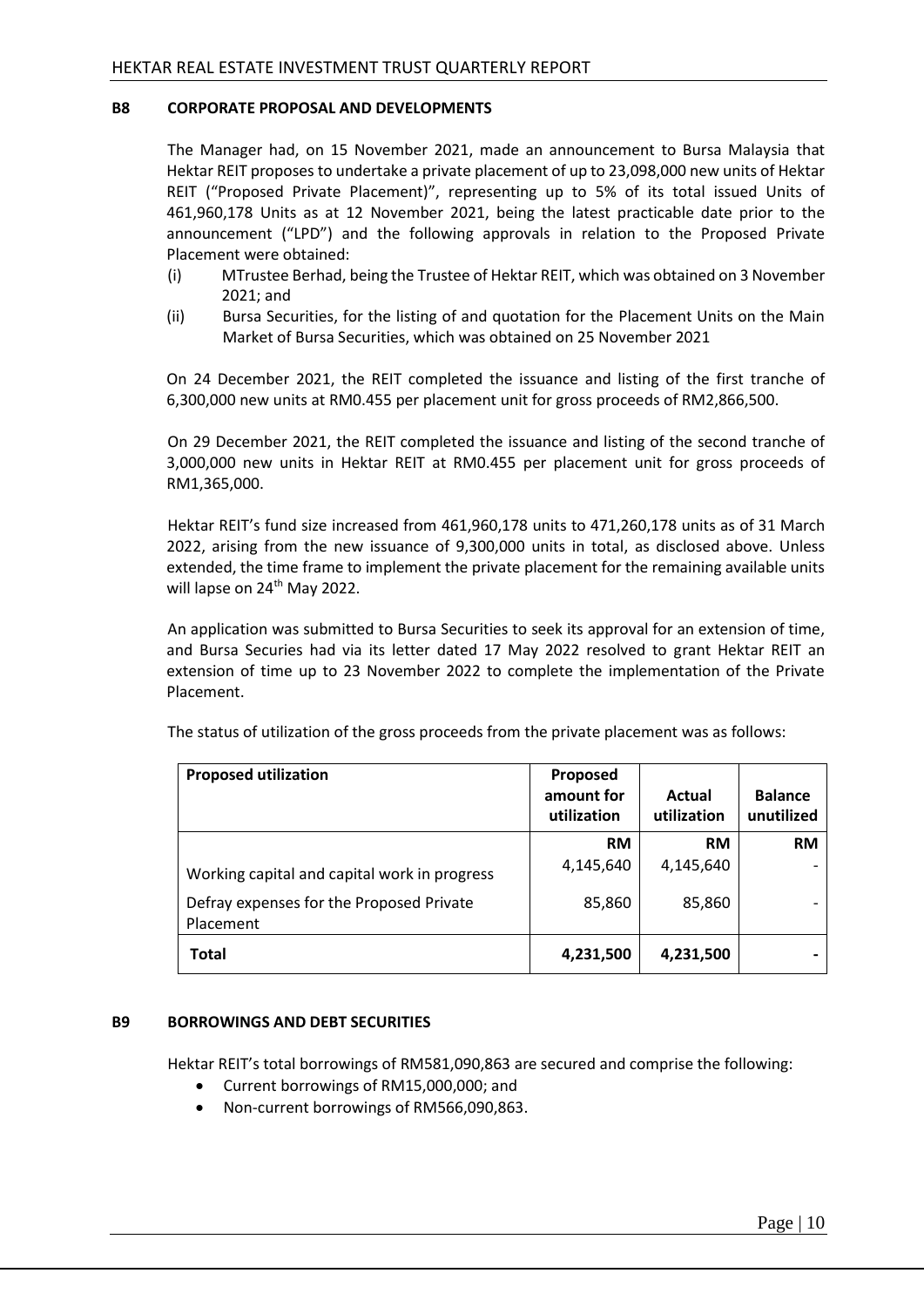## **B10 OFF BALANCE SHEET FINANCIAL INSTRUMENTS**

There were no off-balance sheet financial instruments as at the date of reporting.

## **B11 MATERIAL LITIGATION**

The Board of Directors of the Manager is not aware of any pending material litigation as at the date of this interim Financial Report other than disclosed below:

## **Writ of summons against 3 tenants & Tashima Development Sdn. Bhd.**

(Civil Suit No. JD-B52NCVC-01-01/2019; JD-B52NCVC-02-01/2019 and JD-B52NCVC-03-01/2019)

Further to our earlier announcements on this case, the High Court has adjourned the appeals and fixed the appeals for clarification on 30 May 2022.

The Management will take all necessary action to fully defend Hektar REIT's rights and interest in this matter and will provide further updates on the matter in due course.

## **Writ of Summons by Eng Hiap Seng (Rengit) Sdn Bhd against Hektar REIT & Hektar Property Services Sdn Bhd**

(Civil Suit No. JB-22NCvC-15-03/2019)

Further to our earlier announcements on this case, on 12 April 2022 during case management, the High Court has fixed the matter for further case management on 8 June 2022.

The Management will take all necessary action to fully defend Hektar REIT's rights and interest in this matter and will provide further updates on the matter in due course.

## **Writ of Summons against Mahkota Parade JMB & 5 Others**

(Civil Suit No. 22 NCvC-22-06/2020)

Further to our earlier announcement on this case, the trial dates for the Writ of Summons action on 10 March 2022, 7 April 2022 and 13 April 2022 were vacated and a case management is now fixed on 24 May 2022.

The Management will provide further updates on matter in due course.

#### **B12 SOFT COMMISSION**

For the quarter ended 31 March 2022, there was no soft commission received by the Manager, or its delegates, from its broker from any transactions conducted by the Trust.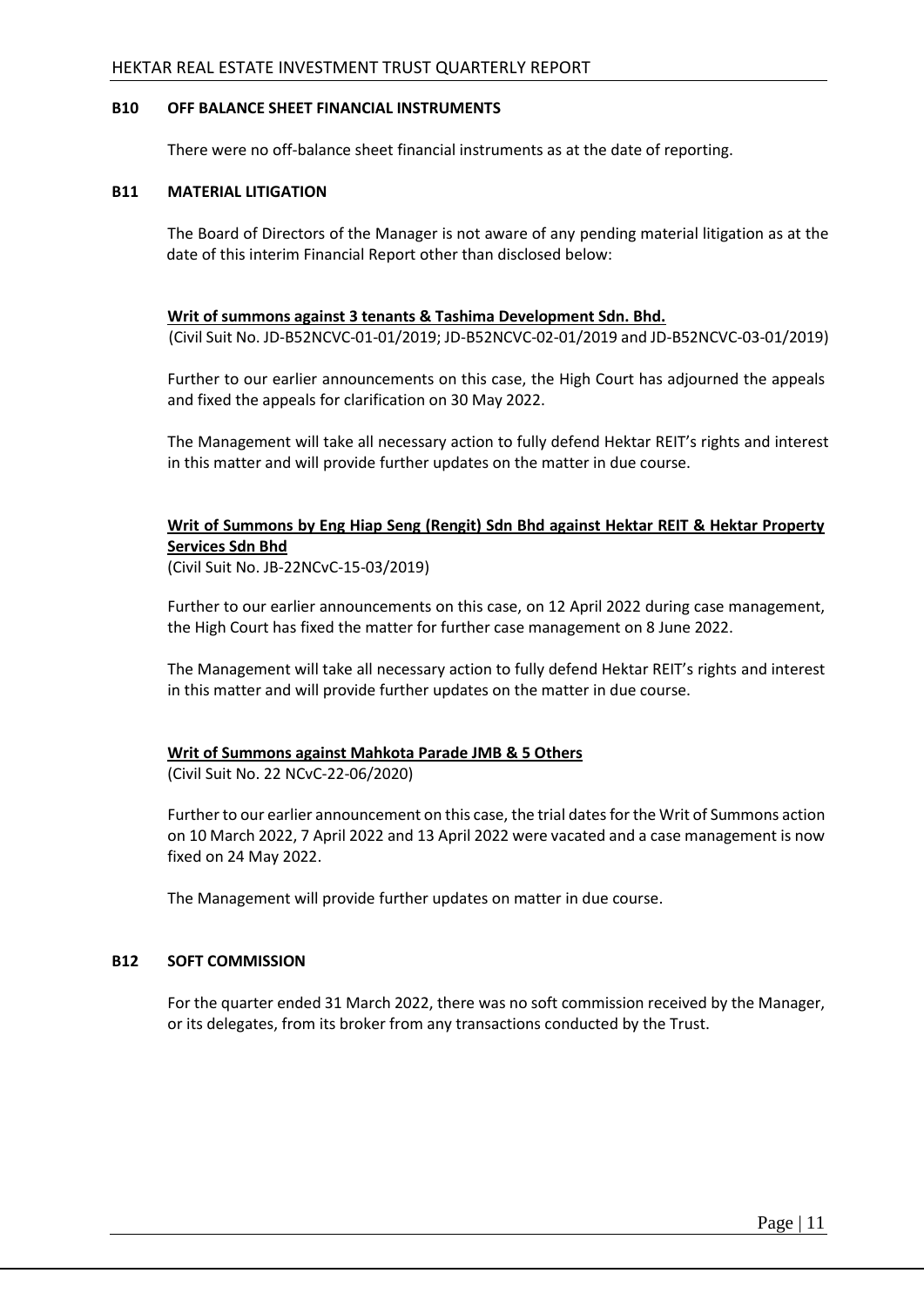## **B13 INCOME DISTRIBUTION**

Pursuant to Section 109D(2) of Malaysian Income Tax Act 1967, where 90% or more of the REIT's total taxable income is distributed by the REIT, distributions to the unitholders will be subject to tax based on a withholding tax mechanism at the following rates.

| Non-corporate investor          | Withholding tax at 10%                                  |
|---------------------------------|---------------------------------------------------------|
| Foreign institutional investors | Withholding tax at 10%                                  |
| Resident companies              | Subject to tax at the prevailing tax rate applicable to |
|                                 | companies                                               |
| Non-resident companies          | Withholding tax at the prevailing tax rate of 24%       |

The Manager intends to distribute at least 90% of Hektar REIT's distributable income for the financial year ending 31 December 2022. Moving forward, subject to the financial performance of the REIT, the Manager intends to make distributions to the unitholders of Hektar REIT on a semi-annual basis for each six-month period ending 30 June and 31 December each year, unless otherwise determined and/or varied by the Manager at its sole discretion.

Distribution of 2.53 sen (gross) per unit amounting to RM11.92 million for the financial year ended 31 December 2021 was declared and paid on 28 February 2022.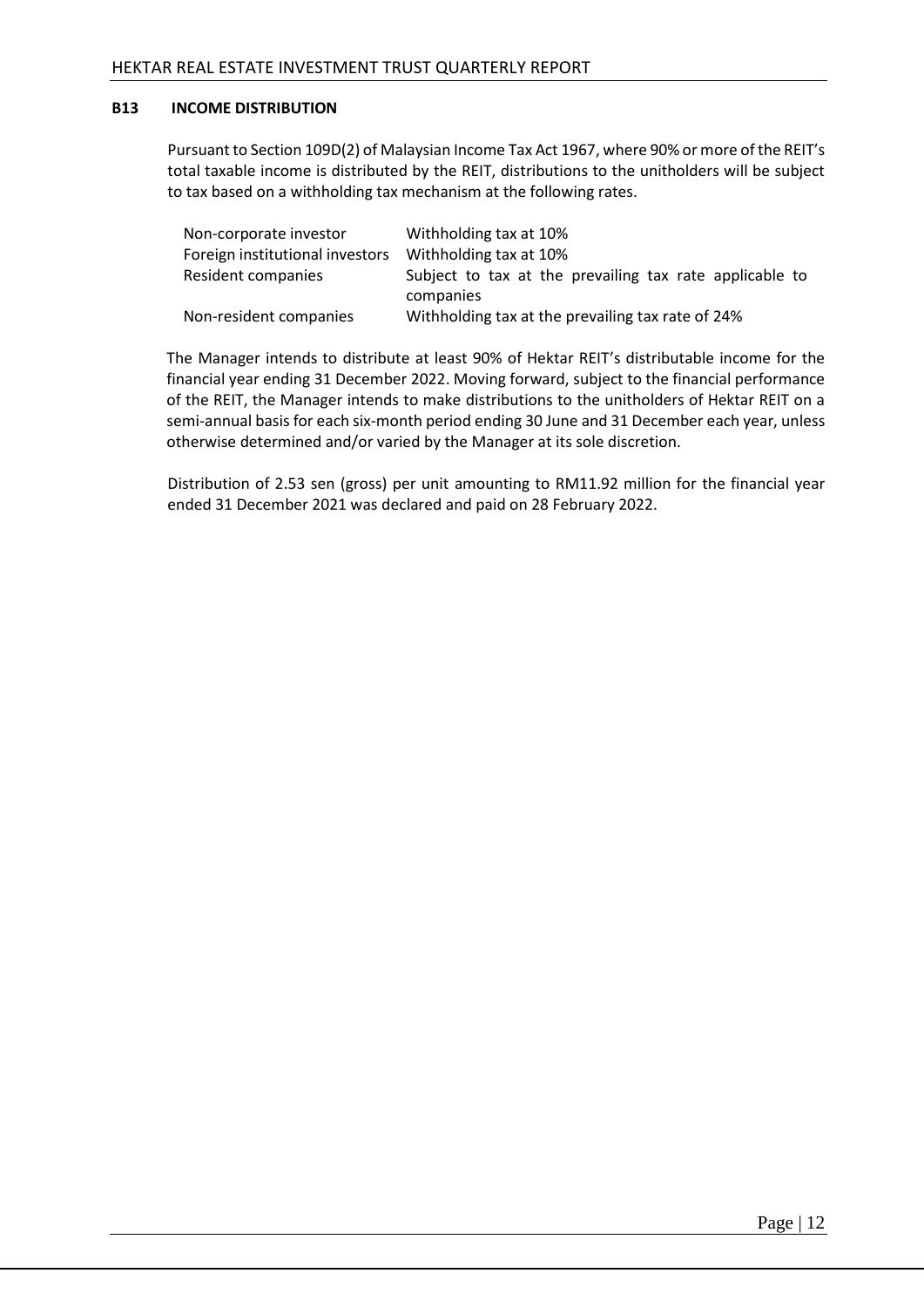## **B14 DISTRIBUTION PER UNIT AND EARNINGS PER UNIT**

|                                                                               | <b>INDIVIDUAL QUARTER</b>                                 |                                                                              |                                                         | <b>CUMULATIVE QUARTER</b>                          |
|-------------------------------------------------------------------------------|-----------------------------------------------------------|------------------------------------------------------------------------------|---------------------------------------------------------|----------------------------------------------------|
|                                                                               | <b>Current Year</b><br>Quarter<br>31.03.2022<br><b>RM</b> | <b>Preceding Year</b><br>Corresponding<br>Quarter<br>31.03.2021<br><b>RM</b> | <b>Current</b><br><b>YTD</b><br>31.03.2022<br><b>RM</b> | Preceding<br><b>YTD</b><br>31.03.2021<br><b>RM</b> |
| Net property income                                                           | 16,624,484                                                | 14,097,532                                                                   | 16,624,484                                              | 14,097,532                                         |
| Interest income<br>Other income<br>Trust expenses<br><b>Borrowing costs</b>   | 70,274<br>1,551,901<br>(142, 656)<br>(4,361,899)          | 30,432<br>128,811<br>(2,860,106)<br>(4,876,389)                              | 70,274<br>1,551,901<br>(142, 656)<br>(4,361,899)        | 30,432<br>128,811<br>(2,860,106)<br>(4,876,389)    |
| <b>Realised income</b><br>before taxation                                     | 13,742,104                                                | 6,520,280                                                                    | 13,742,104                                              | 6,520,280                                          |
| Change in fair value of<br>investment property                                |                                                           |                                                                              |                                                         |                                                    |
| <b>Income before</b><br>taxation                                              | 13,742,104                                                | 6,520,280                                                                    | 13,742,104                                              | 6,520,280                                          |
| Taxation                                                                      |                                                           |                                                                              |                                                         |                                                    |
| <b>Distribution income</b>                                                    | 13,742,104                                                | 6,520,280                                                                    | 13,742,104                                              | 6,520,280                                          |
| Less:<br>Proposed/declared<br>income distribution                             |                                                           |                                                                              |                                                         |                                                    |
| <b>Balance undistributed</b><br>realized income                               | 13,742,104                                                | 6,520,280                                                                    | 13,742,104                                              | 6,520,280                                          |
| <b>Number of units</b>                                                        | 471,260,178                                               | 461,960,178                                                                  | 471,260,178                                             | 461,960,178                                        |
| Earnings per unit (sen)<br>- realised (sen)<br>Distribution per unit<br>(sen) | 2.92                                                      | 1.41                                                                         | 2.92                                                    | 1.41                                               |
| Market price (RM)<br>Distribution yield (%)                                   | 0.51                                                      | 0.60                                                                         | 0.51                                                    | 0.60                                               |